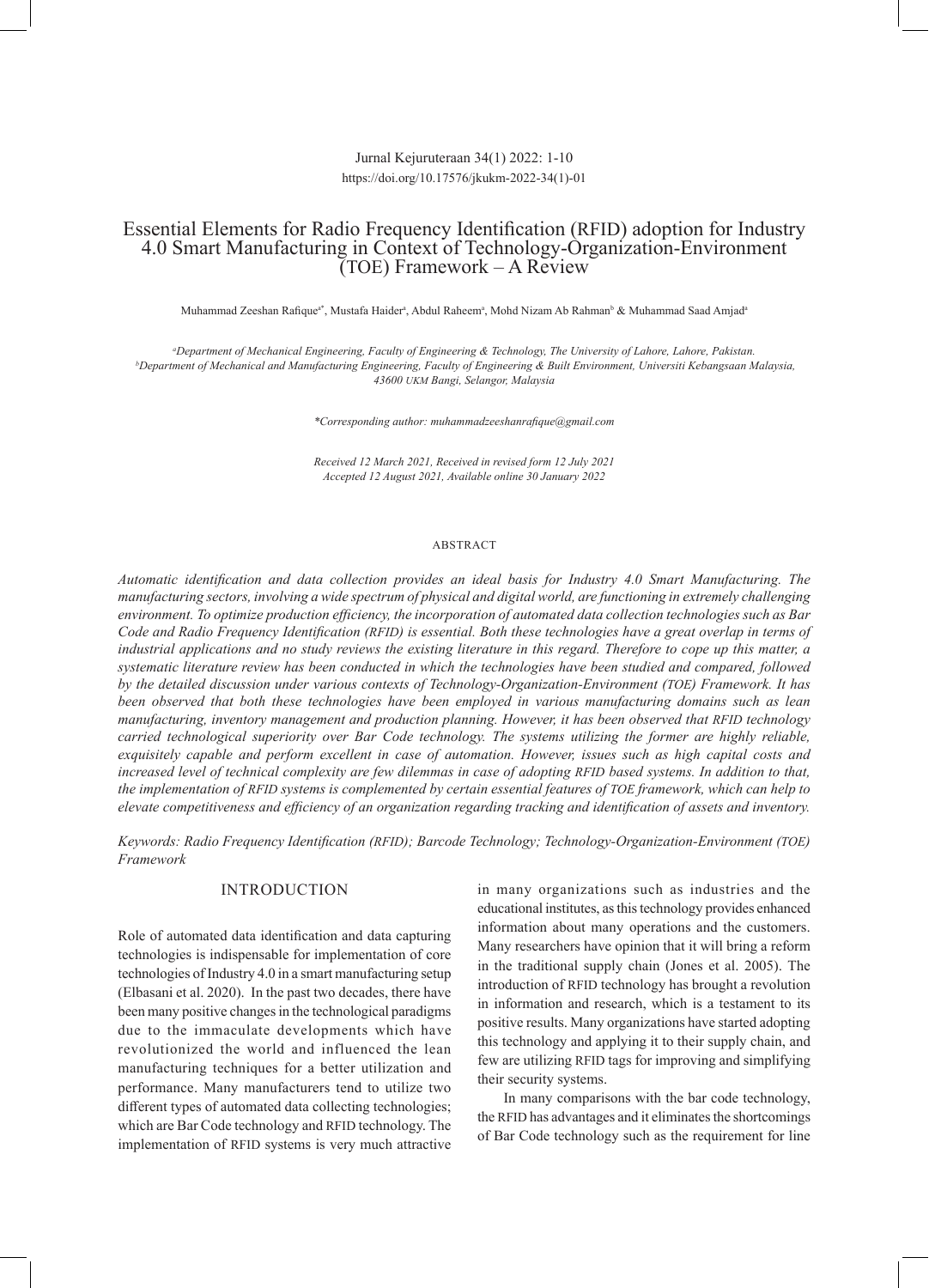of sight and short range operations. Moreover, it carries more automated operations as compared to Bar Code technology, thus eliminating labor-intensive activity. Furthermore, RFID technology provides the ability of tracing the objects throughout the whole supply chain. The RFID tags are more proficient as compared to Bar Codes as there can be more information stored on RFID tags such as expiry dates, and these tags can be used repeatedly by rewriting the information on these tags. The RFID systems have very long rages such as 300ft and these systems are very fast in comparison to the conventional Bar Code systems. The level of security in RFID tags is very much improved than the Bar Codes and the items having RFID tags can be traced easily in few seconds in any warehouse. This aspect helps to reduce unnecessary inventory, and also helps eliminating any chance of theft and mistakes in a supply chain. Owing to these advantages, many traders and super markets are adopting RFID technology in their systems to avail these potential benefits.

Despite these major advantages of RFID technology, the Bar Code technology still carries few benefits in comparison, such as this is a very much handy and light weighted technology. In addition to that, the initial cost requirement of this technology is very low as compared to RFID technology. Moreover, the Bar Code technique is not very much dependent upon high technical support as opposed to the RFID technology. However, despite the limitations and the benefits of the aforementioned, both technologies find their use in different sectors; such as manufacturing, supply chain, production control and supermarkets. Nevertheless, in general comparison and in long-term benefits, the RFID technology is more beneficial. Furthermore, the successful implementation of RFID can be successfully achieved through TOE framework, as the organizational structure and context is taken into account, thereby complementing the adoption of new technology.

A great overlap has been observed between both technologies and as no study reviews the existing literature in this regard and in the terms of integration of better technology in context of TOE framework with Industry 4.0 concepts pertaining to automated data collection.

Rest of article is divided into various sections. Sections represents comprehensive literature review regarding both Bar Code and RFID technologies, methodology adopted. The further section represents systematic details and comparison among technologies. The last section also highlights the several essential elements for successful implementation of RFID technology in context of TOE framework.

### LITERATURE REVIEW

### BAR-CODE TECHNOLOGY

Mainly Bar Code technology can be clearly described as a line of spectacle technology (Rouse, 2009). This is called so because these technologies work on the visually represented data, which can be easily scanned by any suitable scanner, and the data is being read in the form of bar codes (Adaptalift, 2012). There are confidential codes in each bar code which are displayed in the form of lines with a sequence (Adaptalift, 2012). These codes are read by a scanner which is mainly a bar code reader having a laser light which is stimulated and flashes when the button of the scanner is being pressed by the user. Moreover this laser beam assists the user in reading the lights that are being reflected from the lines (Rouse, 2009). The reader also transforms the obtained data into digital form and sends it to the computer storage for immediate actions (Rouse, 2009). From last decade this bar code technology has become widespread in many retail stores and markets, and is also applicable to shipping management and in the manufacturing of the many products on industrial level (Boyer, 2001). In addition to that, bar code technology is used for the identification process of library books and also identifying the hospitalized patients (Rouse, 2009). There are many advantages and limitations of a bar code technology-based system which will be briefly described in the next sections.

# RADIO FREQUENCY IDENTIFICATION (RFID) TECHNOLOGY

Recently, many newer technologies have been invented, from these the RFID technology has become very popular in many fields of life such as academics and industries (Ju et al. 2008; Sarac et al. 2010). The most beneficial aspect of RFID technology is that it is very much faster than the conventionally adopted bar code technology. In addition to that, it is very much automated in a comparison with bar code method, and does not require manual assistance. The attached RFID tags can be easily read with the application of radio frequency, within a prescribed area and it doesn't create any interference with other system (ENASYS, 2014; INLOGIC, 2013; Muller-Seitz et al. 2009; Roberti, 2013; Vlachos, 2014). Tajima (2007) explained that the system based on RFID consists of microchip RFID tags which occasionally have antennas, along with electronic reader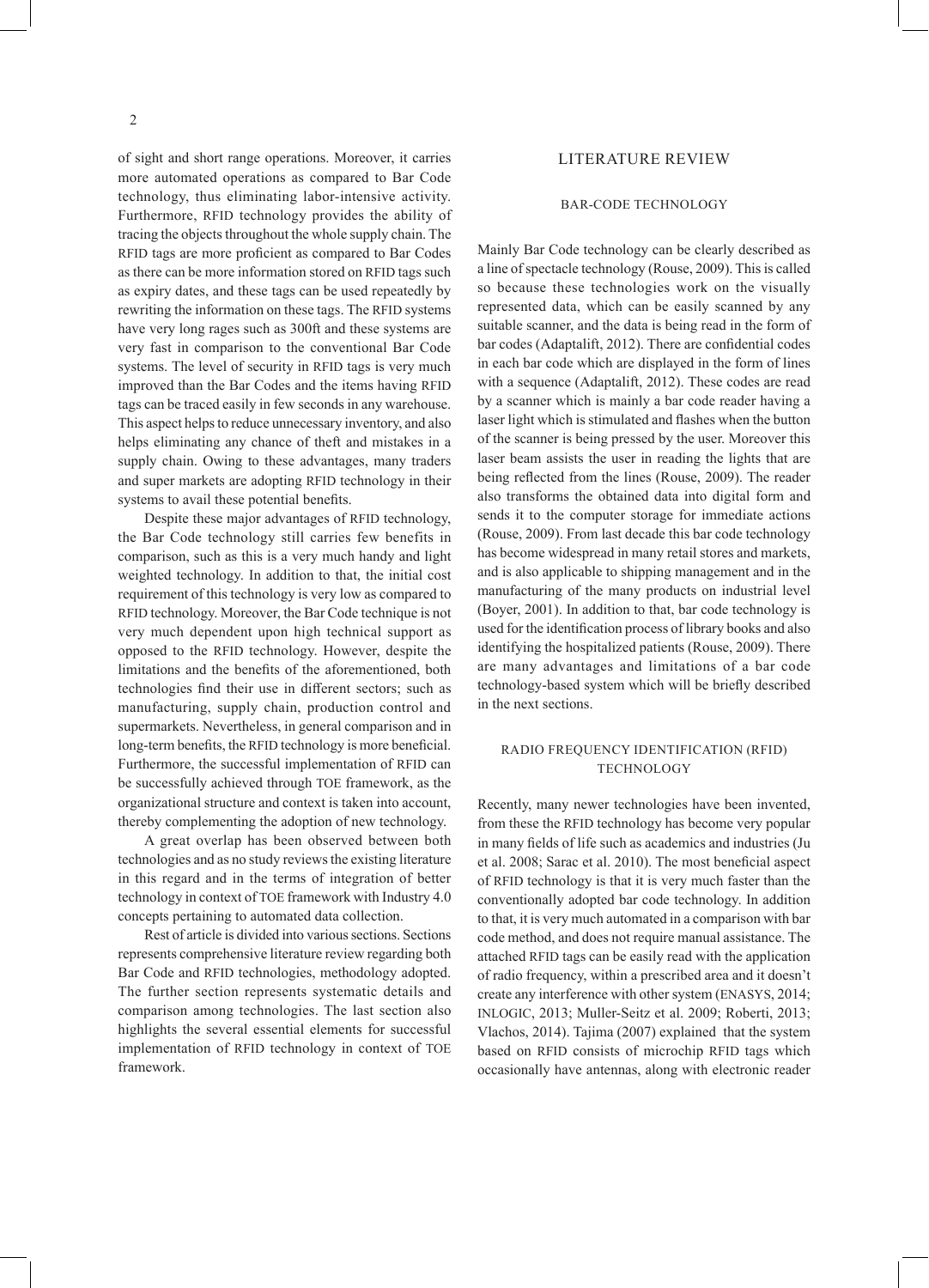(reads the information on the tags) and also a middleware, that summarizes and filters the information for avoiding any possible inaccuracies and also managing the operation. RFID has been claimed to be a system which is highly automatic (Vlachos, 2014), having many advantages and much better than conventional bar code technology of scanning. RFID systems consist of tagging systems, tags and reader which are frequency controlled. There are many types and ranges of these systems depending upon the price, the required manufacturing structure and prospective gains (Sarac et al. 2010). It has been observed that RFID systems are applicable in material handling applications and can be utilized in ordering required stock due to its precise demand predictions in line with the customer demands and requirements (Vlachos, 2014). RFID plays an important role in the Industry 4.0 (Evdokimov et al. 2011; Jia et al. 2012), improving supply chain inventory practices (Fan et al. 2015), logistics (Oliveira et al. 2015; Shi et al. 2011) and performance of manufacturing sectors (Liukkonen, 2015; Zhong et al. 2013). RFID is considered to play an effective contribution towards upcoming revolution of Industry 4.0 in manufacturing processes regarding production & quality optimization (Occhiuzzi et al. 2019).

### METHODOLOGY

The authors have opted the literature review methodology for present study. Figure 1 illustrates the research methodology. Consideration criteria includes the most pertinent high impact journals, conference papers, books and inter-web data for period from 1990 to 2020. In order to find most relevant literature, Google Scholar search engine was mostly used to explore the databases. ScienceDirect, Springer, Nature, Scopus, Web of Science, Emerald, Journal Storage (JSTOR), Taylor & Francis (T&F) & Wiley etc. were also investigated.

To filter relevant data, several keywords like "TOE Framework, RFID Technology, Barcode Technology, RFID implementation, Technology Implementation in Production systems, Improving process visibility, Technology implementation in lean manufacturing systems, RFID and Industry 4.0" were used.

A large number of studies were collected from the above mentioned online databases. However later data was filtered out for relevancy, quality and consistency, Further sections as indicated in the introduction were compiled after careful analysis of filtered data to fulfill the core purpose of the present study.

This filtered studies or data was then thoroughly reviewed to produce required results.



FIGURE 1. Research Methodology

#### RESULTS

### MERITS AND DEMERITS OF BAR CODE TECHNOLOGY

Although the technology of bar code is an older one but still it has many benefits such as being lightweight, handy, convenient, low initial and maintenance costs, easy and economic printing. Furthermore, this provides almost same accuracy for various applications and there are no privacy issues related to this technology. However the limitations include the dependence upon the manual efforts due to being based on manual scanning, short scanning range, non-reusability and non-rewriteable bar code. The bar code lacks in many important aspects such as the expiry dates of any products, there is another disadvantage that the bar code can be easily forged and reproduced; thus it is not fully secure. Moreover, it can be easily damaged thus becoming unreadable (Adaptalift 2012).

The benefits and limitations summarized above show that this technology is not very much suitable for a smoother operation in large manufacturing setup , and to overcome these limitations there should be another fully automated technology, such as RFID (Adaptalift, 2012).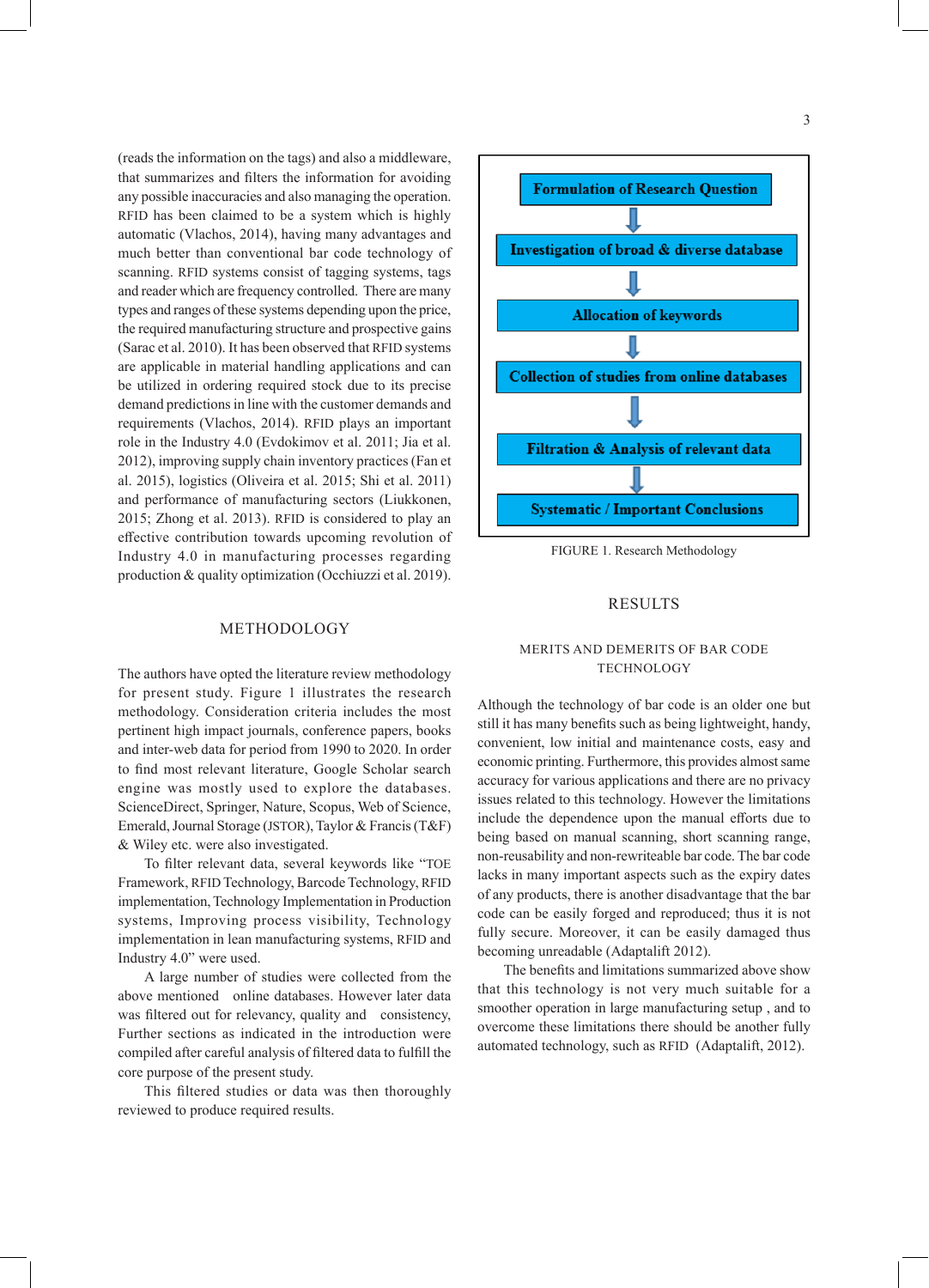# MERITS AND DEMERITS OF RADIO FREQUENCY IDENTIFICATION (RFID) TECHNOLOGY

The RFID technology has many advantages over the bar code technology as its tags can be read effectively and quickly as compared to bar code. The range of readability of RFID is about 300 ft., which is much more than bar code technology. Also, no line of sight is required in RFID scanning, the tags of have ability of rewriting and rereadability, which is not possible in bar code. These tags are not just the tags, but are micro-chips in which data is saved and as there is an option of password protection, this method is much safer than bar code. After using the saved data from these tags the data can be easily deleted that is available in every chip. These tags have much more details such as expiry dates of a product and history of transfer. Also, the manual efforts are not required in RFID systems, once it has been activated. It has become omnipresent in industry and our daily life applications such as ticketing and payment, etc. (Duroc et al. 2018).

This technology also has few disadvantages as its initial cost is higher as compared to barcode technology. Also there remains the requirement of technical guidance for the initialization of this technology, for example inserting the tags. Rarely, there are possibilities of collisions whenever there is a huge number of tags are present. The implementation of RFID always requires some technical expertise.

#### COMPARISON AMONG TECHNOLOGIES

After reviewing thoroughly about the Bar Code and RFID technology as indicated in previous sections, a general comparison can be drawn between the capabilities for determining which is more suitable under which conditions. This provides a better understanding about the differences between these technologies, which is required to eradicate the confusing overlap.

The bar code technology depends upon the line of site whereas in RFID there is no requirement of it. The bar code technique is based on optical laser while RFID is based on radio frequency identification method. RFID has advantage of re-readable and rewriteable tags whereas bar code is written and read only once. The bar code systems have manual scanning while RFID systems have automatic scanning process. In bar code method only one bar code can be read at a time, while in RFID application multiple tags can be read at a time. The speed of bar code systems is very slower as compared to the RFID systems which are about 20 times faster than bar code technology. The bar code systems are very labor intensive and in RFID negligible labor force is required. The RFID tags can store data whereas in bar code it is not possible. However there

are some benefits of bar code technology over RFID systems such as the initial cost is lower for bar code implementation. Bar code technique is simpler than RFID, and there is no much technical expertise required in bar code system as compared to RFID. Moreover RFID tags are installed inside the packages and bar code are pasted on outside and lastly the bar code is less expensive in comparison to the RFID systems costs (INLOGIC 2013).

This comparison has clear indications that under different scenarios, the RFID technology has far better capabilities than the bar code technology. On the basis of automation the major difference between these two techniques is that bar code technology is semi-automated as there is manual scanning is required for the bar codes, despite that the next step of data transfer is automatic, whereas the RFID is a fully automatic technology. Many researchers support the possible paybacks of RFID technology. As according to their point of view the data transfer via RFID and system of information is highly productive in the planning process, implementation, regulation and refining supply chain and manufacturing methods (Jimenez, Dauzère-Pérès, Feuillebois, & Pauly 2013; Ngai et al. 2010). Another advantage of RFID technology includes the higher control on the production, better response on customer orders, lowering the lead times, reducing the inventories and facilitating the workers during the working hours (Chongwatpol et al. 2013; Huang et al. 2010; Qu et al. 2013; So, 2010). RFID is also very much effective in reducing the problems faced in inventory management and also minimize the bullwhip effect by the help of its improved system having access to real-time information of organizations (Bottani et al. 2010; Kok et al. 2014). The overall profitability and system performance can be also improved by the implementation of RFID as it has ability of improving the availability and traceability of the product (Aiello et al. 2015; Gaukler, 2010). As there are the advantages of RFID technology there are disadvantages as well, such as high initial installation cost and requirement of expertise is noticeable, however if this technology is implemented by experts in the field and by selecting suitable tags, these initial limitations can be handled.

# IMPLEMENTATION OF TECHNOLOGIES THROUGH TOE FRAMEWORK

In recent decades, with the innovative technologies, RFID is becoming the most promising and predictable technology. As a result there are many organizations planning to implement this reliable technology in their systems to improve their competitiveness. Due to novelty of this technology, a lot of capital investment and high technical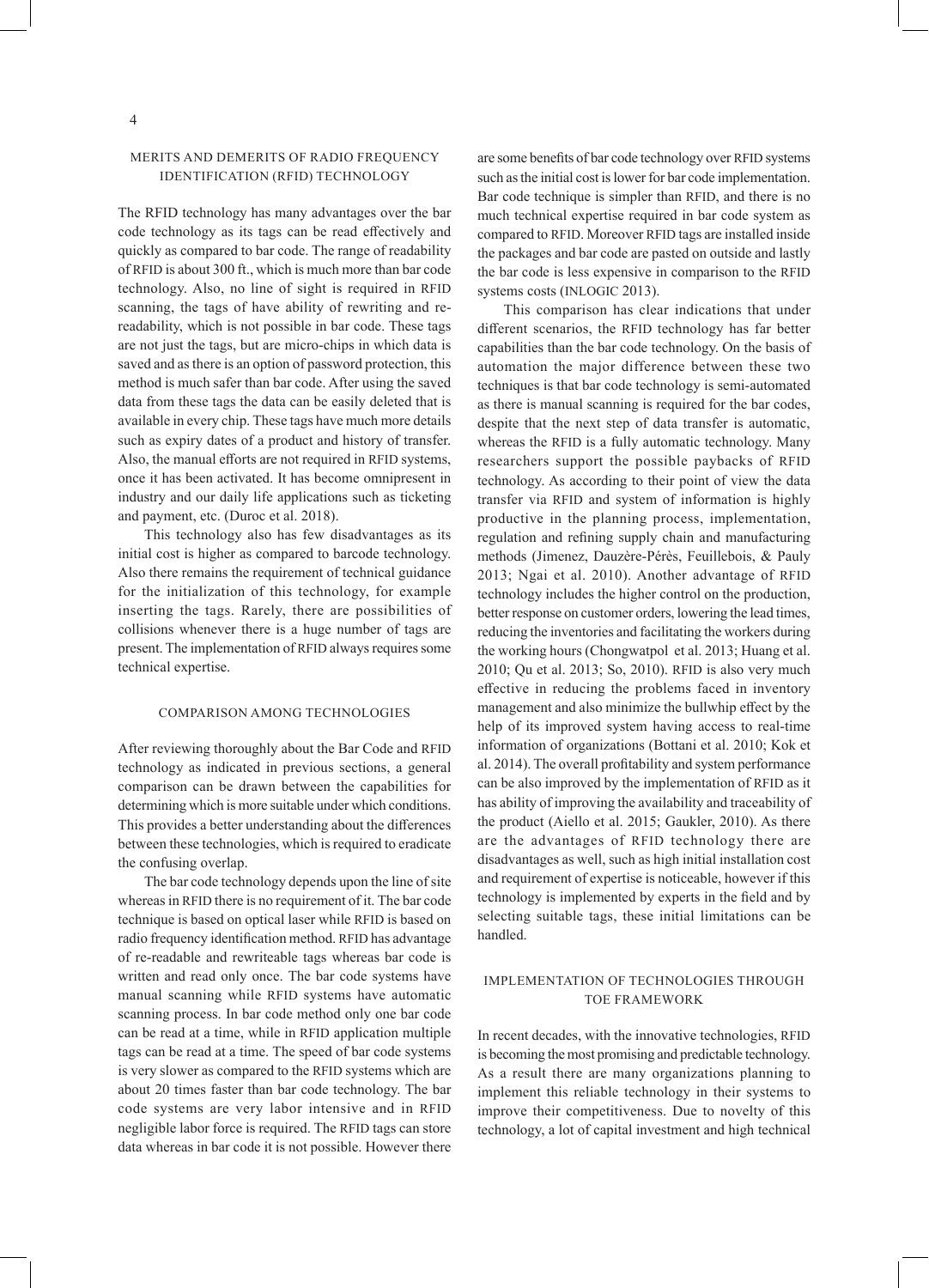support is required for a successful operation and due to these challenges, there are many efforts that have been reported as a failure. However a successful implementation of RFID can lead to a lot of cost saving and market competitiveness for an organization. In this current work the potential benefits of RFID implementation are being considered, including the factors which may contribute the chances of a successful adoption of RFID in various organizations. Many researchers consider RFID technology as an initial step towards the wireless communication and also highlighted it as the best option to be combined with lean practices for achieving productive results. However to obtain considerable results, there must be a thorough study for a successful installation of RFID, as it has been observed in few cases that many organizations try to rush towards the implementation of many modern technologies such as RFID utilizations and mostly their efforts become fruitless, as the expected results are not achieved in many cases due to deficiencies like improper studies prior to the implementation of technology (Oliveira et al. 2011; Pool et al. 2015; Tornatzky et al. 1990; Wang et al. 2010). From many research articles, there is an observation that most reasonable and familiar technology implementation observation is Technology-Organization-Environment (TOE) framework (Tornatzky et al. 1990; Wang et al. 2010). For implementation of Radio Frequency Identification (RFID) technology, TOE framework has been considered as a foremost implementation approach, as in past it has been practiced several times (Gibbs et al. 2004; Kuan et al. 2001; Tornatzky et al. 1990; Wang et al. 2010; Zhang et al. 2007). Wang et al. (2010) in their work justified regarding the usual features that were spotted as an integral part of organization, technology and of environmental backgrounds aspects of a setup. The major aspects in environmental context are the accessibility of information and trading partners and competitor's pressure. Whereas in context of organization, the commitment level of management, competency level of technology and the size of the firm are the major and effective aspects. However, in the context of technology mainly the possibility of benefits, compatibility and complexity level are concerned. Consequently, it has been observed by the authors that nearly all these above mentioned aspects have their own relevance and significance in technological, in organizational level and in environmental contexts and it seems that these are applicable to be considered in this research case. From the previously available literature, it has been concluded that in the TOE context, out of these perspectives the most prominent and important are the visibility of information, commitment of management and suitability of technology, respectively (Jasti et al. 2015; Lee et al. 2007; Thong, 1999; Wang et al. 2010). Correspondingly, it is also has been observed that RFID technology commonly includes all

5

above mentioned significant features along with it and thus it has been concluded as a finest system. However, this requires the true support and commitment by the management of an organization. In a gist, use of more complex decoding process in RFID yields a more robust system in different application scenarios (De Alencar et al. 2019).

### CONTEXTS OF TOE FRAMEWORK

The implementation of RFID in any organization can assist to improve its competitiveness by influencing the organization in the context of technological-organizationalenvironmental framework. From the available literature it has been analysed that RFID along with its all features can be an optimum solution towards the future challenges and is contributing positively towards effective supply chain performance (Ali et al. 2019) . The most prominent contexts are briefly discussed in next sections.

#### TECHNOLOGY CONTEXT

#### Compatibility

The compatibility of the technology is an important element. Fundamentally, term compatibility can be described as the extent to which the modern technology has similarity to the older installed technology (Tornatzky et al. 1990). Many times there is an error reported that stakeholders try to install newer technology without considering whether it is compatible to the previously installed or not. The higher the compatibility, the higher will be facilitation for the newer technology induction (Thong, 1999). If the newer technology is incompatible with the previous, then there will be a totally new setup required, which traditionally involves higher expertise and finance requirement.

#### Complexity

Lower complexity level means that technology should be simpler and easy in usage. If technology is complex, than it will require much time for learning and its implementation in any system (Tornatzky et al. 1990; Wang et al. 2010).

#### Relevant advantage

The relevant benefit of technology means that there must be sufficient merits in the adaptation of newer technology. For example, it should be supportive, and valuable for meeting organizational goals (Bilgen et al. 2004; Chao et al. 2007; Ngai et al. 2008).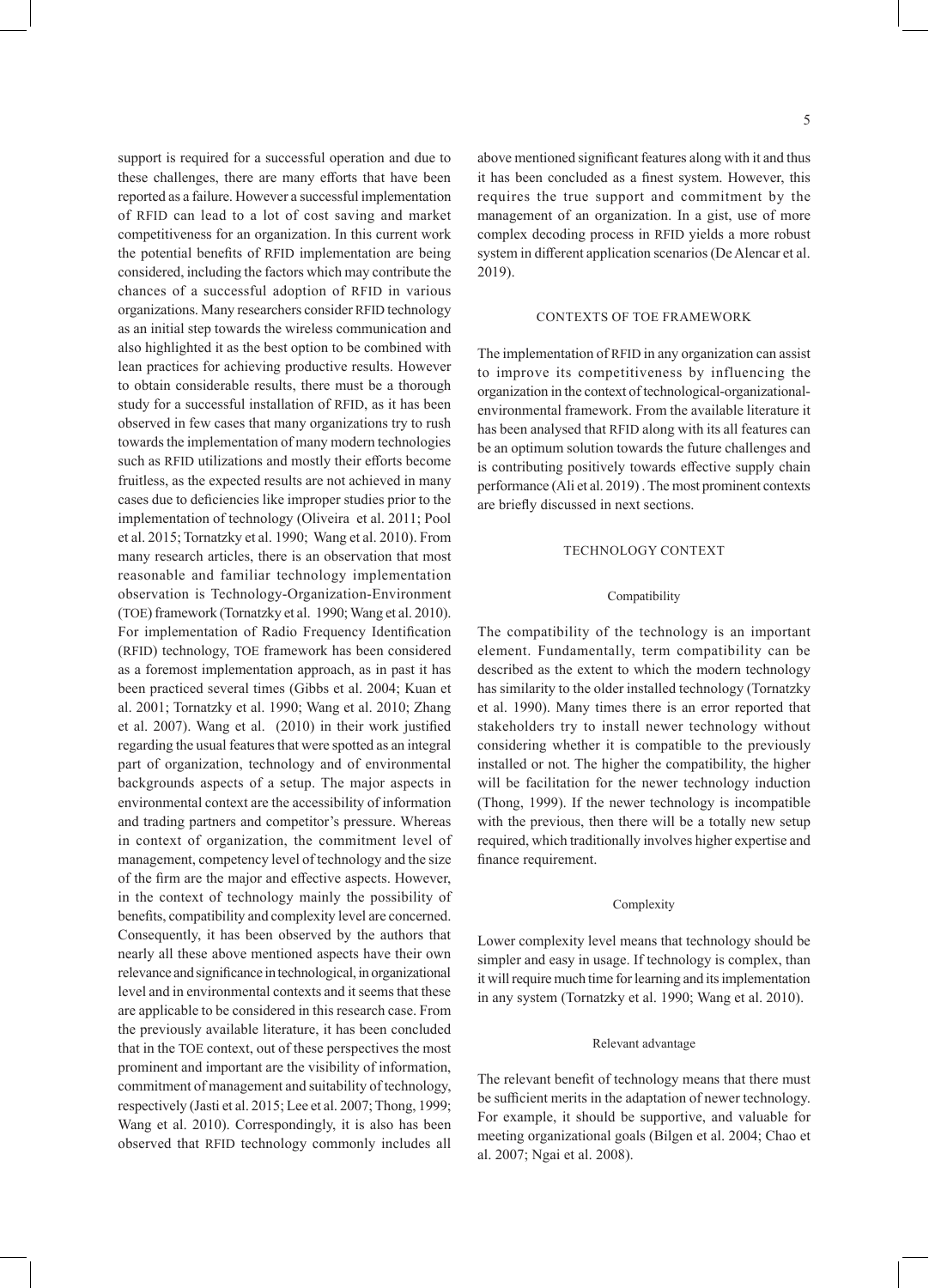#### ORGANISATION CONTEXT

#### Management Commitment

The commitment by the management of any organization is considered as a central element towards the technology deployment. In a real sense, the commitment by the management is entirely responsible for the deploying and adapting the modern tool and technologies (Grover, 1993; Premkumar et al. 1999). The commitment by the top management, in the provision of support and vision, is an absolute requirement for attaining positive result and enhancing competitiveness (Lee et al. 2007).

#### Technology Competence

The second significant element/ factor is competency level of the technology, which means availability of IT specialist, having high level skills and experience in RFID installations and accessibility of infrastructure for achieving proper installation and functionality of said technology (Zhu et al. 2006; Zhu et al. 2003).Undoubtedly, the organizations having higher level of technological competency usually feel more confident to adopt or introduce such technologies in their systems.

#### Firm Size

In organizational context, the size of firm is considered as the third most significant factor (Damanpour, 1992; Grover, 1993; Premkumar et al. 1999; Tornatzky et al. 1990). There is a usual observation that if there is any organization which has bigger size, has much more assets and boldness to bear the changes of technology, the new ideas are taken up vigorously in such organizations. So this organizational component can never be ignored.Although there may be many fluctuations in the economic conditions, still there are requirements of capital investment for the adaptation of cutting-edge technology for successful sustainability in market.

#### *Environmental Context*

#### Information Visibility

Many researchers have justified that the first step for the environmental regime is considered to be the visibility of information. This element has been considered as the most crucial part in the context of the environment. Information intensity or visibility means the convenience of obtaining the information from the diverse operations of an organization and of any product, however it requires a

strategic use of IT system (Chao et al. 2007; Thong, 1999; Wang et al. 2010). The main cause of the significance of this perspective in the TOE framework is that so many scholars such as, Jasti et al. (2015), Olesen et al. (2015) and Yap (1990) have clarified regarding the utilization of IT as crucial pillar of implementing lean practices in any production system and in supply chain structures. Thus this element has been considered as highly crucial element during the implementation of any newer techniques.

#### Competitor's pressure

Secondly the most significant element in the context of environment is "Competitor's pressure" means whenever the competitors start utilizing the modern tools and techniques for their products and operations, the organization is automatically pressurized to upgrade their tool and techniques to the latest one (Kuan et al. 2001; Zhu et al. 2003). It has been found from the observations that the pressure created by the competitors plays crucial role in the adaptation of newer technologies.

#### Trading partner's current Technology levels

Researchers have a narrative that the third important factor is the level of technology which is being utilized by the trading partners. Many studies have shown that whenever there is a pressure from the trading partners, it has sufficient impact on the up gradation of tools and technologies of many organizations (Gibbs et al. 2004; Iacovou et al. 1995). This is a natural trend that if both, the suppliers and the customers are utilizing the recent technologies, the organizations automatically desire to upgrade their installed systems to prove their stake as a professional partner and this automatically pushes them in the direction of technological improvements (To et al. 2006).

RFID provides long term benefits in the context of cost saving and improving many aspects of business such as improving supply chain, increasing information visibility and improving the competiveness of any organization. As it has proved itself as one of many techniques that are most promising and anticipated in recent decades and can be a valuable asset in lean practices; however there are still challenges such as integration of such technology to the already installed supply chain system due to the initial high cost requirements and the commitment of the management. Still, the potential benefits of this technology are very important and outweigh the disadvantages. There have been many efforts made for its implementation, although few have resulted in failure due to lack of experience and preparedness. The application of RFID in any organization can surely lead to improve control of production,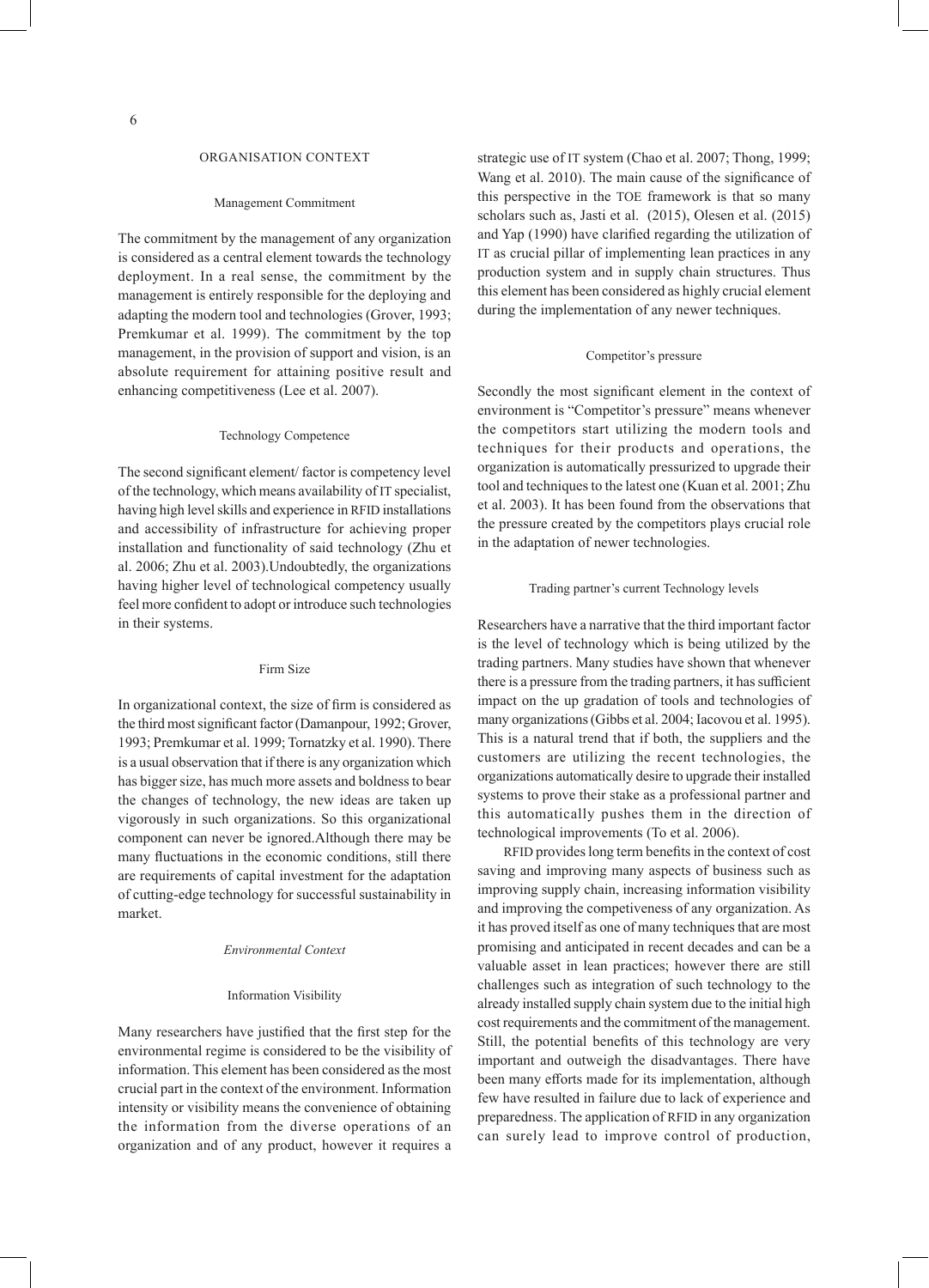information, security and it has much more relevance in the organizational, technical and environmental context for any organization.

The study develops the systematic comparison between automated data collection technologies Different features of TOE framework provide a solid foundation to have integration of said technologies with Industry 4.0 concepts and to advance the production performance and overall supply chain management. The preceding literature and research works highlighted the prospect of the integration of RFID) with Industry 4.0 technologies; however, the present study supplements the range of contexts under the concept of TOE framework as well. This study develops that exertion and provides a comprehensive overview of the interaction between the RFID, TOE framework and Industry 4.0 concepts.





### **CONCLUSION**

This research work provides a detailed comparison between Bar Code and RFID technology in a holistic manner i.e. in their innate form as well as their applicability and implementation in various areas. Using Technology-Organization-Environment (TOE) Framework concept, the authors have described three different contexts and have concluded that RFID is a superior technology that provides more agile solutions. Moreover, RFID tags carry a larger amount of data in comparison to Bar Codes, thus aiding in inventory management and improving the supply chain performance. However, high initial capital costs and complex technical expertise requirement initially are a few issues that need to be considered. Nevertheless, the high reliability and agility of this system ensures smooth and error-free performance.

This research work will provide clarity to academicians and researchers regarding the applicability of RFID technology and its advantages over Bar Code based setups, since it allows a consolidated management system that entails objects as well as information. This results in highly reliable and hassle free communication. In managerial context, the research work describes the ease of implementation of RFID via TOE framework and highlighted the essential elements that shall eradicate issues such as inappropriate methods unsuited to environment, hindrance in multiple readings, miscommunication etc. Moreover, the application of RFID system reduces load on the system. The only drawback of high initial capital costs can be countered by considering RFID application as a long-term investment that culminates in highly reliable configuration of the system.

### ACKNOWLEDGEMENT

The authors would like to thank to The University of Lahore and Universiti Kebangsaan Malaysia for supporting this research.

#### DECLARATION OF COMPETING INTEREST

None

#### REFERENCES

- Adaptalift. 2012. RFID VS BARCODES: Advantages and disadvantages comparison. Retrieved from https://www.aalhysterforklifts.com.au/index.php/ about/blogpost/rfid\_vs\_barcodes\_advantages\_and\_ disadvantages\_comparison
- Aiello, G., Enea, M., & Muriana, C. 2015. The expected value of the traceability information. *European Journal of Operational Research* 244(1): 176–186.
- Ali, Azlan, and Muhammad Haseeb. 2019. Radio frequency identification (RFID) technology as a strategic tool towards higher performance of supply chain operations in textile and apparel industry of Malaysia. *Uncertain Supply Chain Management*  7(2): 215-226.
- Bilgen, B., & Ozkarahan, I. 2004. Strategic tactical and operational production-distribution models: a review. International *Journal of Technology Management*  28(2): 151-171.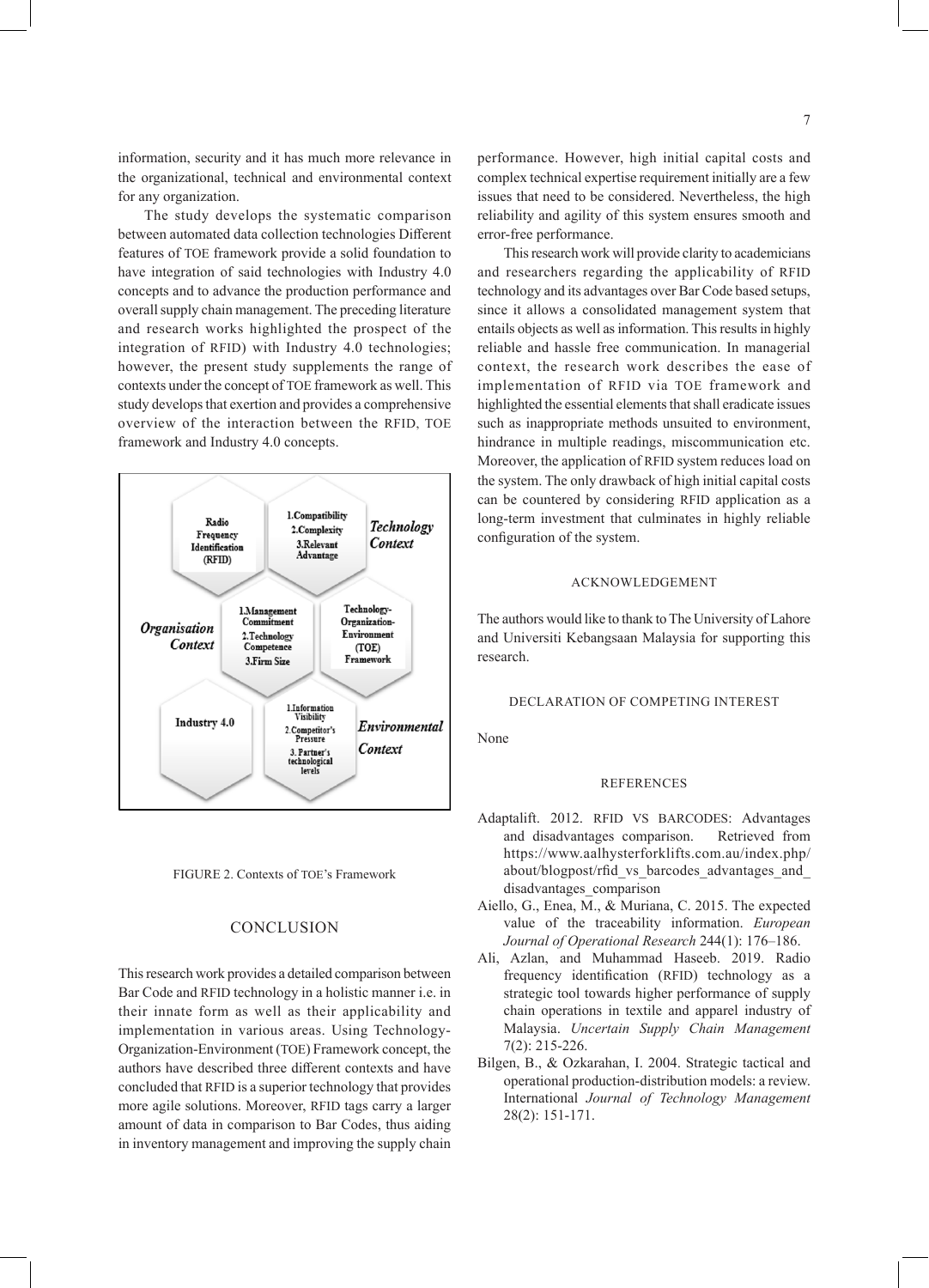- Bottani, E., Montanari, R., & Volpi, A. 2010. The impact of RFID and EPC network on the bullwhip effect in the Italian FMCG supply chain. *International Journal of Production Economics* 124(2): 426-432.
- Boyer, K. 2001. Advanced manufacturing technology investment patterns. *American Journal of Business*  16(1): 23-28.
- Chao, C.-C., Yang, J.-M., & Jen, W.-Y. 2007. Determining technology trends and forecasts of RFID by a historical review and bibliometric analysis from 1991 to 2005. *Technovation* 27(5): 268-279.
- Chen, J. C., & Chen, K.-M. 2014. Application of ORFPM system for lean implementation: an industrial case study. *The International Journal of Advanced Manufacturing Technology* 72(5-8): 839-852.
- Chongwatpol, J., & Sharda, R. 2013. RFID-enabled track and traceability in job-shop scheduling environment. *European Journal of Operational Research* 227(3): 453-463.
- Damanpour, F. 1992. Organizational size and innovation. *Organization Studies* 13(3): 375-402.
- Duroc, Yvan, and Smail Tedjini. 2018. RFID: A key technology for Humanity. *Comptes Rendus Physique*  19(1-2): 64-71.
- De Alencar, Raphael Tavares, Nicolas Barbot, Marco Garbati, and Etienne Perret. 2019. Practical comparison of decoding methods for chipless RFID system in real environment. In 2019 IEEE International Conference on RFID Technology and Applications (RFID-TA), pp. 207-211. IEEE, 2019.
- ENASYS. 2014. Asset Tracking and Inventory Management in the data centre [Online] Available from: http://new. edpllc-usa.com/wpcontent/uploads/2014/06/EnaSys\_ Whitepaper.pdf. Accessed 13th Dec 2014.
- Evdokimov, S., Fabian, B., Günther, O., Ivantysynova, L., & Ziekow, H. 2011. RFID and the internet of things: Technology, applications, and security challenges. *Foundations and Trends® in Technology, Information and Operations Management* 4(2): 105- 185.
- Elbasani, Ermal, Pattamaset Siriporn, and Jae Sung Choi. 2020. "A survey on RFID in industry 4.0." In Internet of Things for Industry 4.0, pp. 1-16. Springer, Cham, 2020.
- Fan, T., Tao, F., Deng, S., & Li, S. 2015. Impact of RFID technology on supply chain decisions with inventory inaccuracies. *International Journal of Production Economics* 159: 117-125.
- Gaukler, G. M. 2010. Preventing avoidable stockouts: the impact of item-level RFID in retail. *Journal of Business & Industrial Marketing* 25(8), 572-581.
- Gibbs, J. L., & Kraemer, K. L. 2004. A cross-country investigation of the determinants of scope of e‐ commerce use: An institutional approach. *Electronic Markets* 14(2): 124-137.
- Grover, V. 1993. An empirically derived model for the adoption of customer‐based interorganizational systems. *Decision Sciences* 24(3): 603-640.
- Huang, G. Q., Qu, T., Zhang, Y., & Yang, H. 2010. *RFIDenabled real-time manufacturing for automotive part and accessory suppliers.* Paper presented at the Computers and Industrial Engineering (CIE), 2010 40th International Conference on.
- Huang, G. Q., Qu, T., Zhang, Y., & Yang, H. 2012. RFIDenabled product-service system for automotive part and accessory manufacturing alliances. *International Journal of Production Research* 50(14): 3821-3840.
- Iacovou, C. L., Benbasat, I., & Dexter, A. S. 1995. Electronic data interchange and small organizations: Adoption and impact of technology. *MIS quarterly:*  465-485.
- INLOGIC. 2013. RFID versus bar codes comparison. http://www.inlogic.com/rfid/rfid\_vs\_barcode.aspx [Accessed 31st Dec 2014]
- Jasti & Kodali. 2015. A critical review of lean supply chain management frameworks: proposed framework. *Production Planning & Control*(ahead-of-print): 1-18.
- Jasti, N. V. K., & Kodali, R. 2016. Development of a framework for lean production system: An integrative approach. Proceedings of the Institution of Mechanical Engineers, Part B: *Journal of Engineering Manufacture* 230(1): 136-156.
- Jia, X., Feng, Q., Fan, T., & Lei, Q. 2012. *RFID technology and its applications in Internet of Things (IoT).* Paper presented at the 2012 2nd international conference on consumer electronics, communications and networks (CECNet).
- Jimenez, C., Dauzère-Pérès, S., Feuillebois, C., & Pauly, E. 2013. Optimizing the positioning and technological choices of RFID elements for aircraft part identification. *European Journal of Operational Research* 227(2): 350-357.
- Jones, P., Hillier, D., & Comfort, D. 2005. The benefits, challenges and impacts of radio frequency identification technology (RFID) for retailers in the UK. *Marketing Intelligence & Planning* 23(4): 395- 402. doi:10.1108/02634500510603492
- Ju, T. L., Ju, P. H., & Sun, S.-Y. 2008. A strategic examination of radio frequency identification in supply chain management. *International Journal of Technology Management* 43(4): 349-362.
- Kok, A. G., & Shang, K. H. 2014. Evaluation of cyclecount policies for supply chains with inventory inaccuracy and implications on RFID investments. *European Journal of Operational Research* 237(1): 91-105.
- Kuan, K. K., & Chau, P. Y. 2001. A perception-based model for EDI adoption in small businesses using a technology–organization–environment framework. *Information & Management* 38(8): 507-521.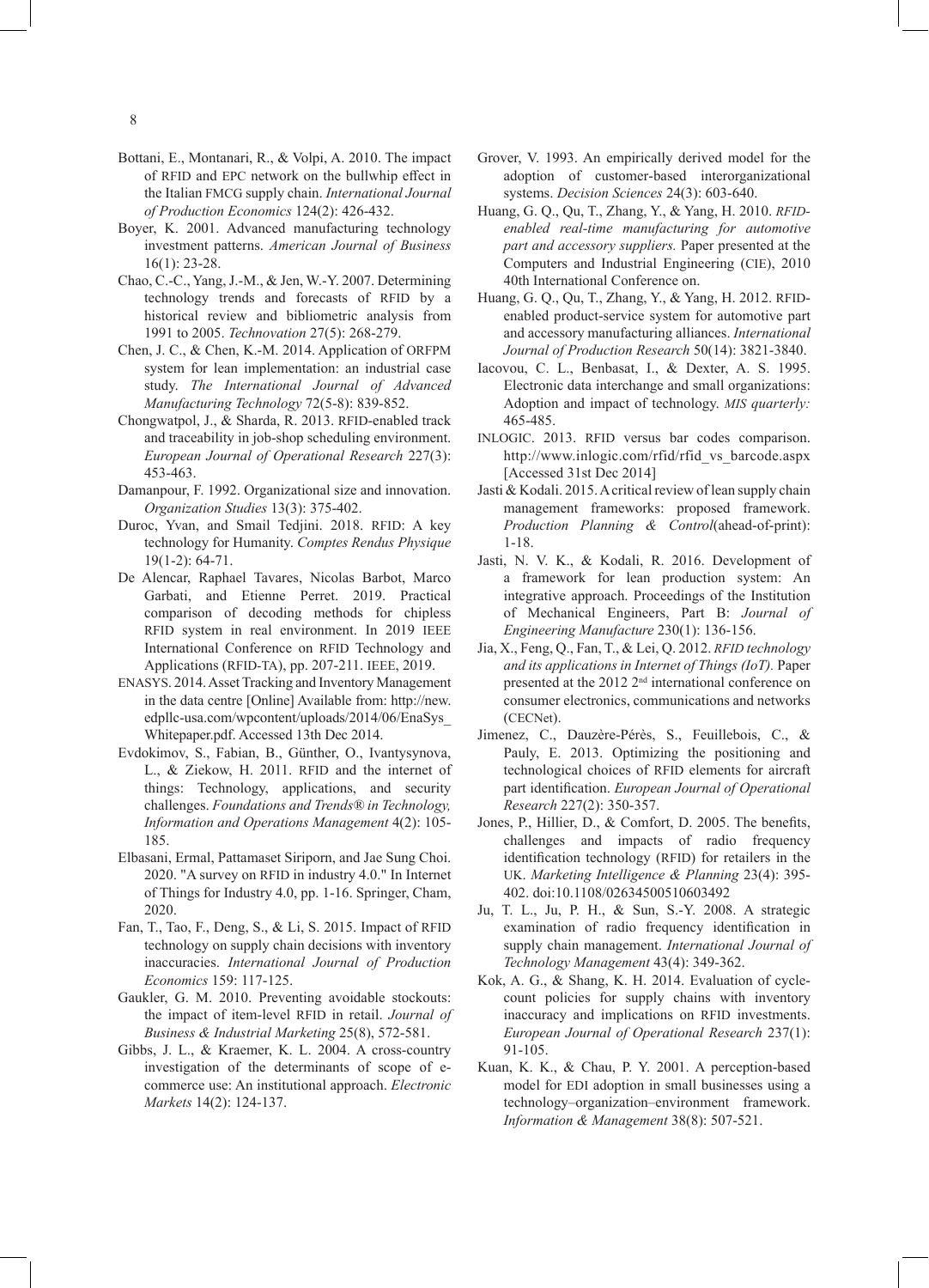- Lee, S., & Kim, K.-j. 2007. Factors affecting the implementation success of Internet-based information systems. *Computers in Human Behavior*  23(4): 1853-1880.
- Liukkonen, M. 2015. RFID technology in manufacturing and supply chain. *International Journal of Computer Integrated Manufacturing* 28(8): 861-880.
- Muller-Seitz, G., Dautzenberg, K., Creusen, U., & Stromereder, C. 2009. Customer acceptance of RFID technology: Evidence from the German electronic retail sector. *Journal of Retailing and Consumer Services* 16(1): 31-39.
- Ngai, E., Moon, K. K., Riggins, F. J., & Candace, Y. Y. 2008. RFID research: An academic literature review (1995–2005) and future research directions. *International Journal of Production Economics* 112(2): 510-520.
- Ngai, E., To, C. K., Moon, K. K., Chan, L., Yeung, P. K., & Lee, M. C. 2010. RFID systems implementation: a comprehensive framework and a case study. *International Journal of Production Research* 48(9): 2583-2612.
- Olesen, P., Powell, D., Hvolby, H.-H., & Fraser, K. 2015. Using lean principles to drive operational improvements in intermodal container facilities: A conceptual framework. *Journal of Facilities Management* 13(3): 266-281.
- Oliveira, R. R., Cardoso, I. M., Barbosa, J. L., da Costa, C. A., & Prado, M. P. 2015. An intelligent model for logistics management based on geofencing algorithms and RFID technology. *Expert Systems with Applications* 42(15-16): 6082-6097.
- Oliveira, T., & Martins, M. F. 2011. Literature review of information technology adoption models at firm level. *The Electronic Journal Information Systems Evaluation* 14(1): 110-121.
- Occhiuzzi, Cecilia, Sara Amendola, Simone Nappi, N. D'Uva, and Gaetano Marrocco. 2019. RFID technology for industry 4.0: Architectures and challenges. In 2019 IEEE international conference on RFID technology and applications (RFID-TA), pp. 181-186. IEEE, 2019.
- Pool, J. K., Arabzad, S. M., Asadi, A., & Ansari, M. R. 2015. RFID acceptance in SMEs using TOE framework: an empirical investigation on Iranian SMEs. *Int. J. Logistics Systems and Management* 21(3): 335-347.
- Premkumar, G., & Roberts, M. 1999. Adoption of new information technologies in rural small businesses. *Omega* 27(4): 467-484.
- Qu, T., Zhang, L., Huang, Z., Dai, Q., Chen, X., Huang, G. Q., & Luo, H. 2013. RFID-enabled smart assembly workshop management system. Paper presented at the Networking, Sensing and Control (ICNSC), 2013 10<sup>th</sup> IEEE International Conference on.
- Ramadan, M., Wang, Z., & Noche, B. 2012. RFID-Enabled Dynamic Value Stream Mapping. Paper presented at the Service Operations and Logistics, and Informatics (SOLI), 2012 IEEE International Conference on.
- Roberti, M. 2013. How much time is require to read RFID Tag [Online] Available from: http:// http:// www.rfidjournal.com/blogs/experts/entry?10736 [Accessed 21st Jan 2014].
- Rouse, M. 2009. bar code (or barcode). https://searcherp. techtarget.com/definition/bar-code-or-barcode
- Sarac, A., Absi, N., & Dauzère-Pérès, S. 2010. A literature review on the impact of RFID technologies on supply chain management. *International Journal of Production Economics* 128(1): 77-95.
- Shi, X., Tao, D., & Voß, S. 2011. RFID technology and its application to port-based container logistics. *Journal of Organizational Computing and Electronic Commerce* 21(4): 332-347.
- So, S. C. 2010. A novel RFID application for realizing lean services based on customer chain operations reference model. Paper presented at the Industrial Engineering and Engineering Management (IEEM), 2010 IEEE International Conference on.
- Tajima, M. 2007. Strategic value of RFID in supply chain management. *Journal of Purchasing and Supply Management* 13(4): 261-273.
- Thong, J. Y. 1999. An integrated model of information systems adoption in small businesses. *Journal of Management Information Systems* 15(4): 187-214.
- To, M. L., & Ngai, E. W. 2006. Predicting the organisational adoption of B2C e-commerce: an empirical study. *Industrial Management & Data Systems* 106(8): 1133-1147.
- Tornatzky, L. G., Fleischer, M., & Chakrabarti, A. K. 1990. *Processes of Technological Innovation.* Lexington Books.
- Vlachos, I. P. 2014. A hierarchical model of the impact of RFID practices on retail supply chain performance. *Expert Systems with Applications* 41(1): 5-15.
- Wang, L., Kwok, S., & Ip, W. 2010. A radio frequency identification and sensor-based system for the transportation of food. *Journal of Food Engineering*  101(1): 120-129.
- Wang, Y. M., Wang, Y. S., & Yang, Y. F. 2010. Understanding the determinants of RFID adoption in the manufacturing industry. *Technological Forecasting and Social Change* 77(5): 803-815.
- Yap, C. S. 1990. Distinguishing characteristics of organizations using computers. *Information & Management* 18(2): 97-107.
- Zhang, C., Cui, L., Huang, L., & Zhang, C. 2007. *Exploring the Role of Government in Information Technology Diffusion.* Paper presented at the IFIP International Working Conference on Organizational Dynamics of Technology-Based Innovation.